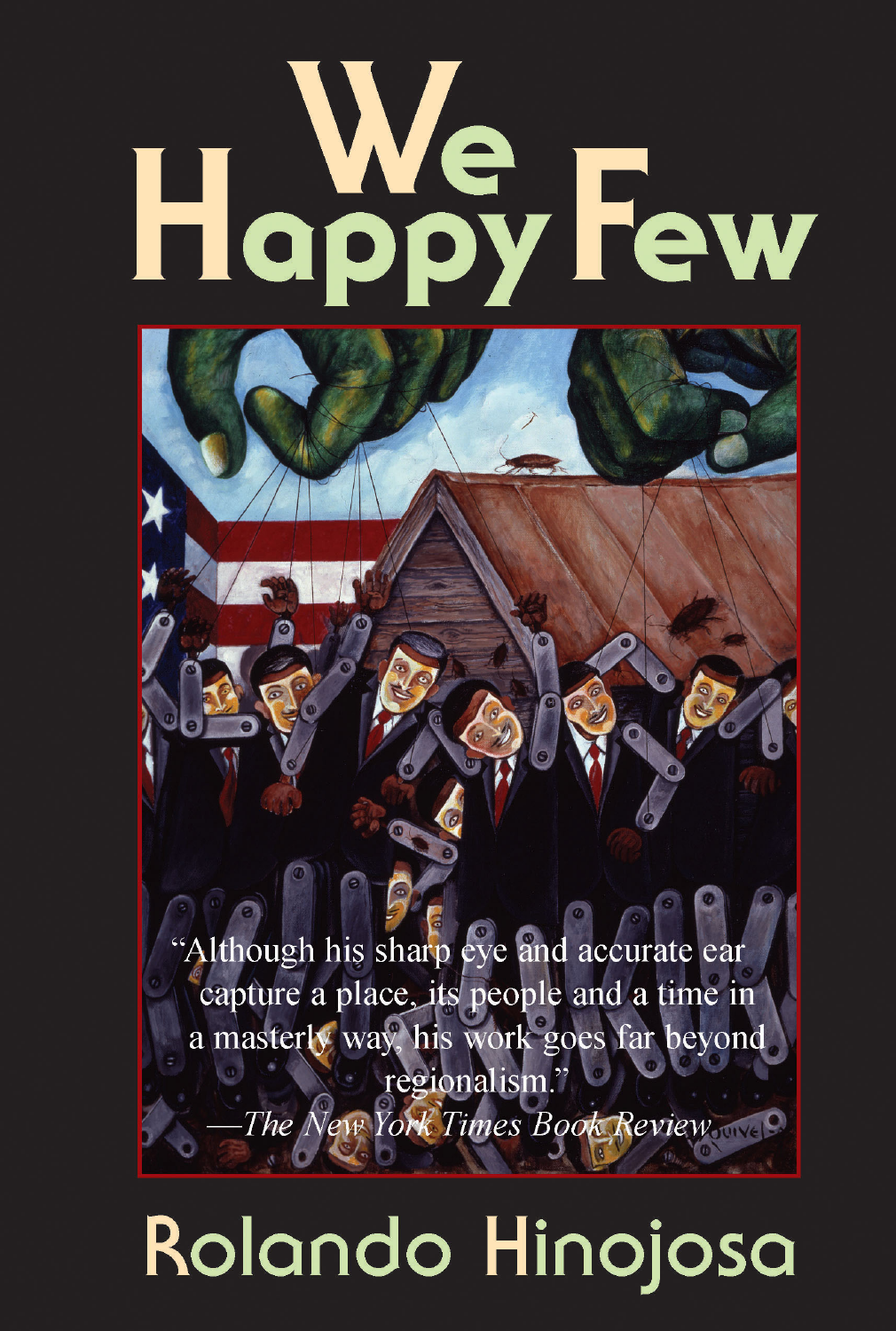# We Happy Few

## **by Rolando Hinojosa**

## **THE KLAIL CITY DEATH TRIP SERIES**



Arte Público Press Houston, Texas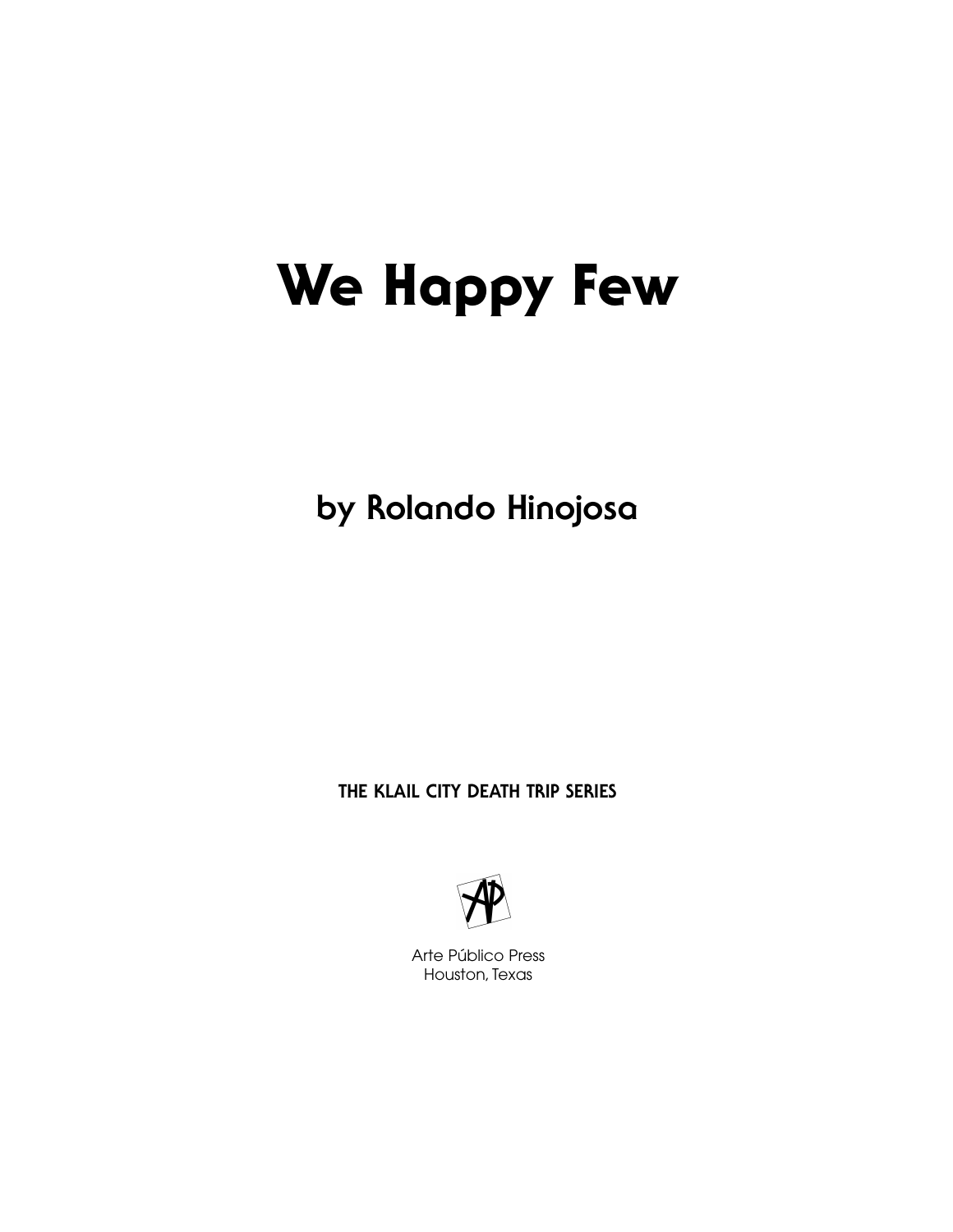This volume is funded in part by grants from the City of Houston through The Cultural Arts Council of Houston/Harris County and by the Exemplar Program, a program of Americans for the Arts in Collaboration with the LarsonAllen Public Services Group, funded by the Ford Foundation.

*Recovering the past, creating the future*

Arte Público Press University of Houston 452 Cullen Performance Hall Houston, Texas 77204-2004

Cover design by James Brisson Cover art "Infestation: Títeres Políticos" by José Esquivel

Hinojosa, Rolando.

We Happy Few / Rolando Hinojosa. p. cm. — (Klail City Death Trip Series) ISBN-10: 1-55885-358-8 (trade pbk. : alk. paper) ISBN-13: 978-1-55885-358-4 1. Mexican Americans—Fiction. 2. Rio Grande Valley— Fiction. 3. College stories. I. Title. PS3558.I545W4 2006 813′.54—dc22 2005054513 **CIP** 

The paper used in this publication meets the requirements of the American National Standard for Information Sciences—Permanence of Paper for Printed Library Materials, ANSI Z39.48-1984.

> © 2006 Rolando Hinojosa Printed in the United States of America

6 7 8 9 0 1 2 3 4 5 10 9 8 7 6 5 4 3 2 1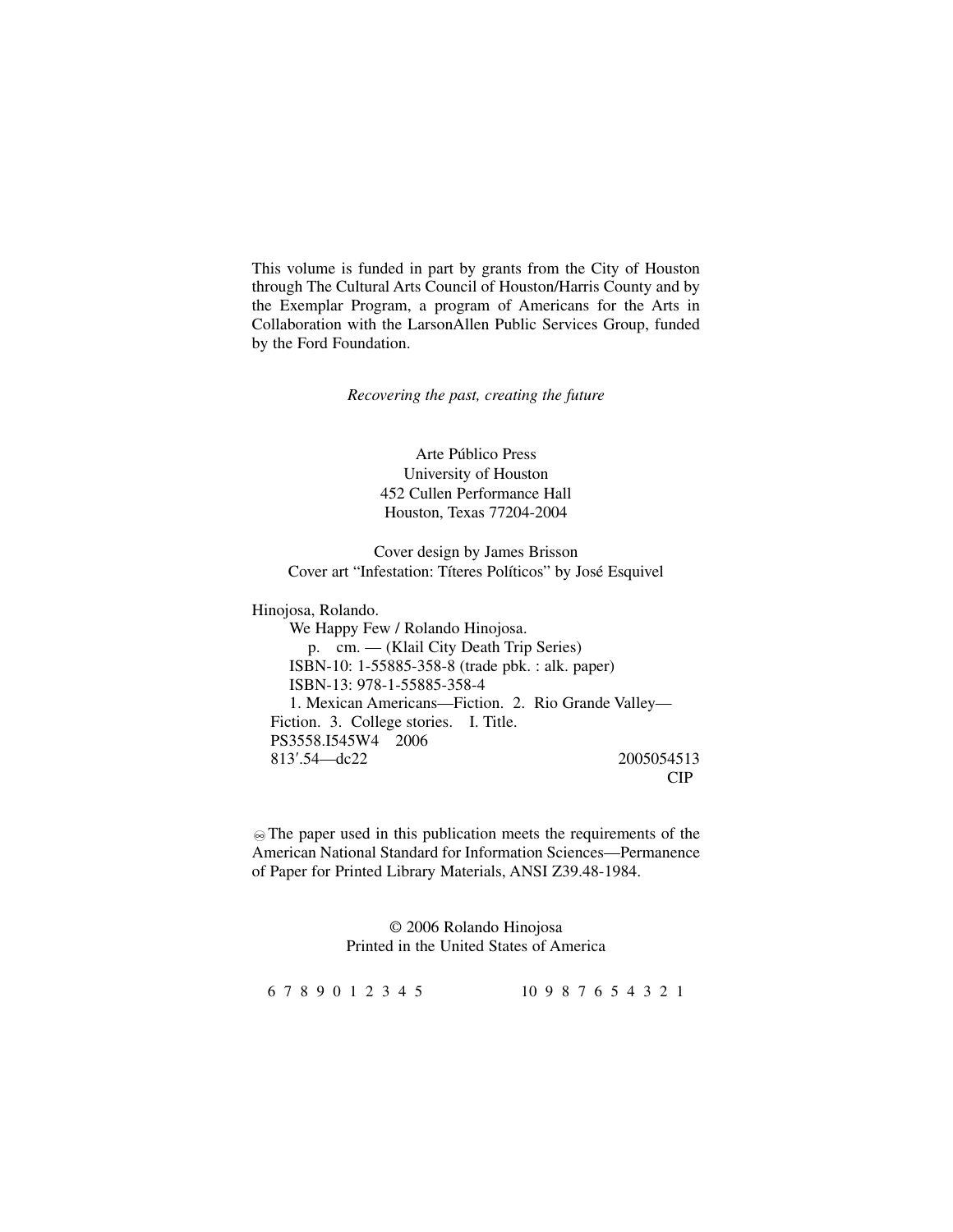### Scene: Belken State University Belken County, Texas

Time: No time like the present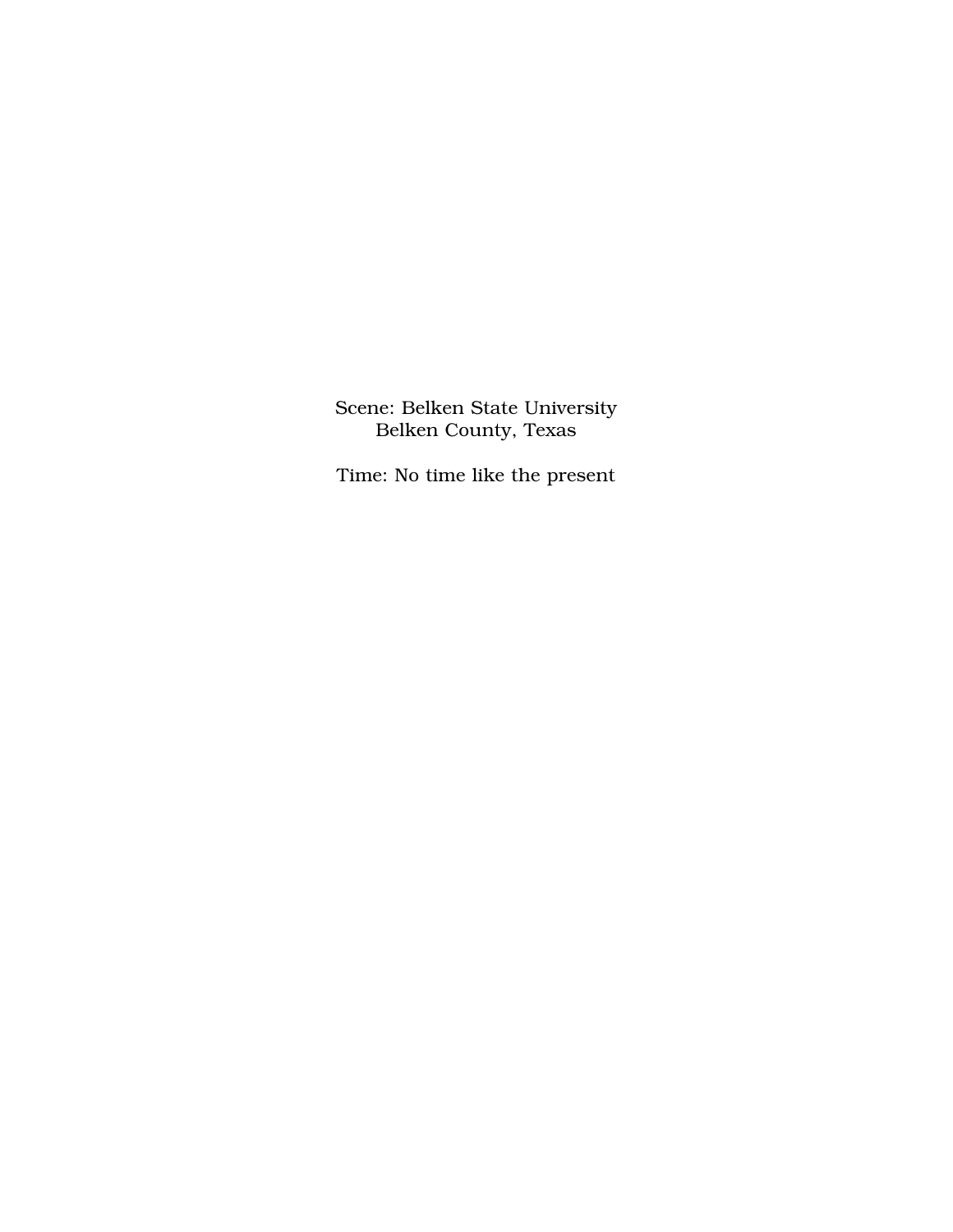This is a work of fiction; there is, then, no use searching for clues as if this were a roman à clef.

The grotesques that appear here are not the doubles of anyone dead, alive, or known to this writer; the action is likewise imaginary.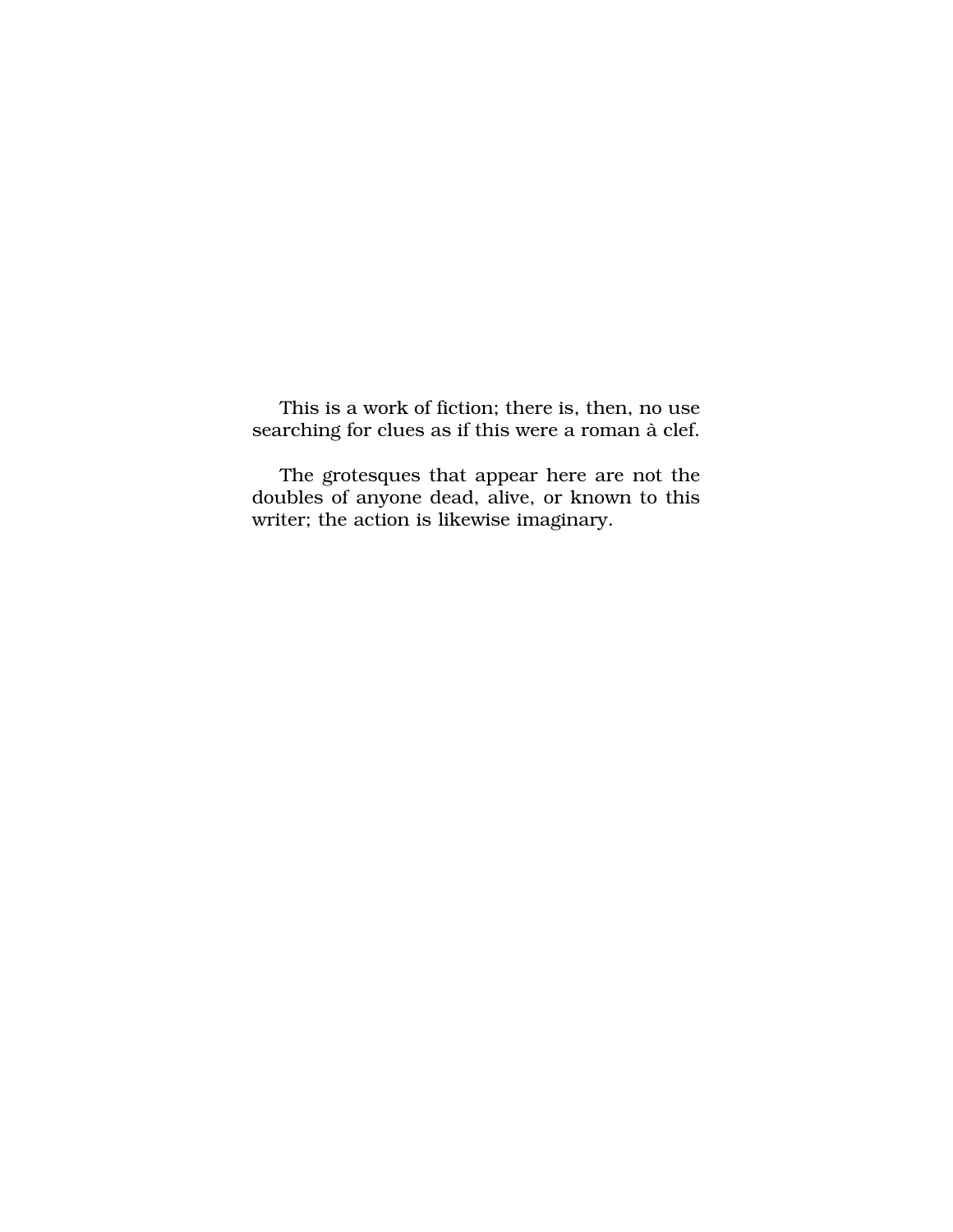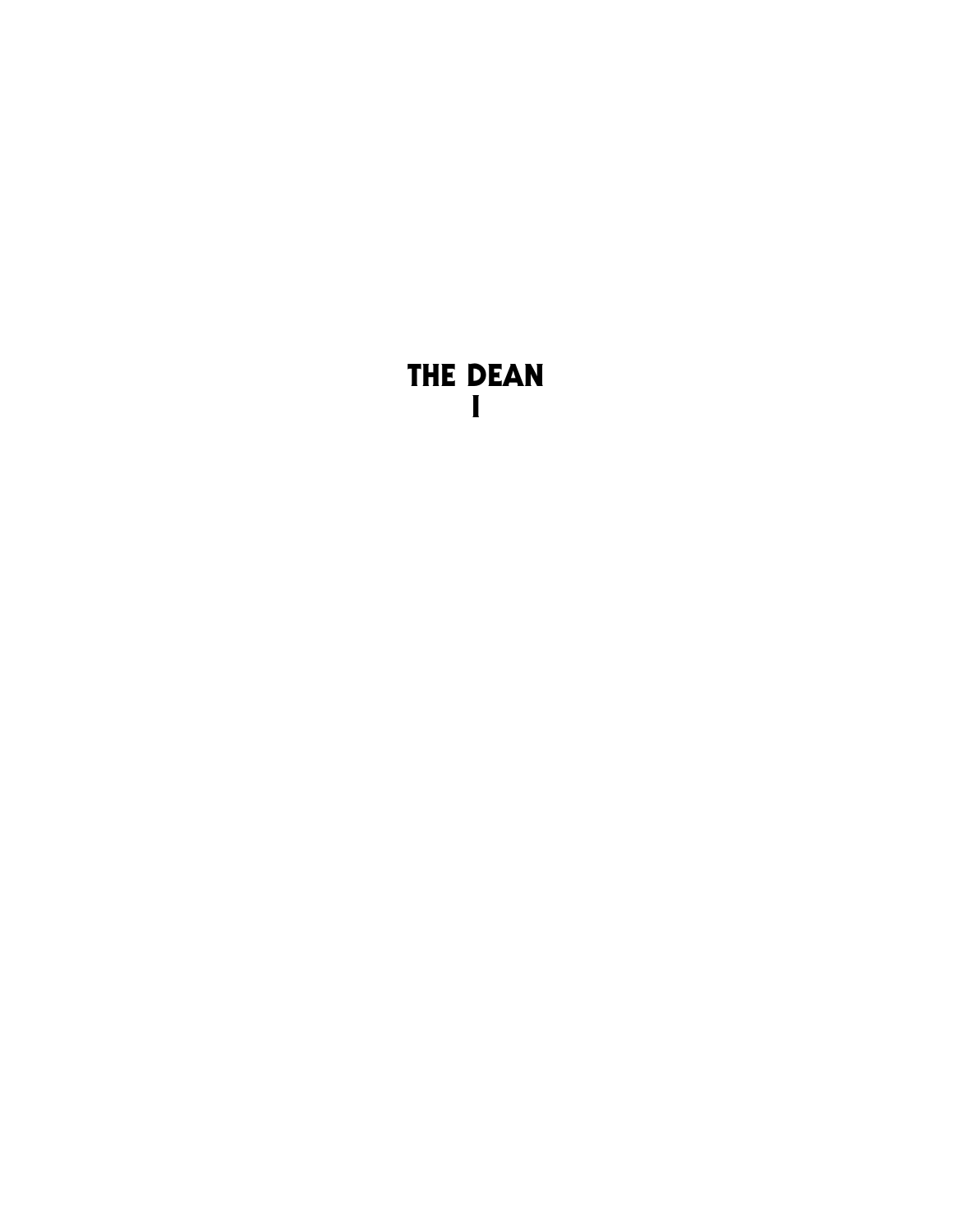The head painter stepped back to admire his work while the assistant removed the canvas from the floor, picked up his paint cans and brushes, and placed them in the hallway next to a bench where a student sat reading a fat book.

"Waiting for the prof, are you?"

The youngster looked up and shook his head. "I sit here because all I have to do is go down the stairwell and walk straight into the classroom."

"Pretty smart, sonny. This is Doctor Chalmers' office, know him?"

The student continued reading and shook his head again.

"And you may not, he's to vacate at the end of the term. We painted half of the office and we'll do the rest later when he leaves in a month or so."

Turning to his helper, he said, "You missed a spot there, Charlie. Clean it up. And what you reading there?"

The student shrugged and showed him the book: *Great Expectations.*

"Mostly about dreams, filled and unfilled, retribution, justice, memories, remembrances. . ."

"Wow. Too deep for me, kid. Ready, Charlie?"

He then nodded at the youngster, mumbled inaudibly to his assistant as they headed for the elevator.

Two hours earlier, Elliott Chalmers had received a call from Associate Dean Blanche Weatherall that Dean Brothers wanted to see him. Unable to keep a secret—and for the glory of momentary awe—she added that the Dean had a nice surprise for him. Would eleven o'clock be okay? If not, he, Dr. Chalmers, could choose the hour.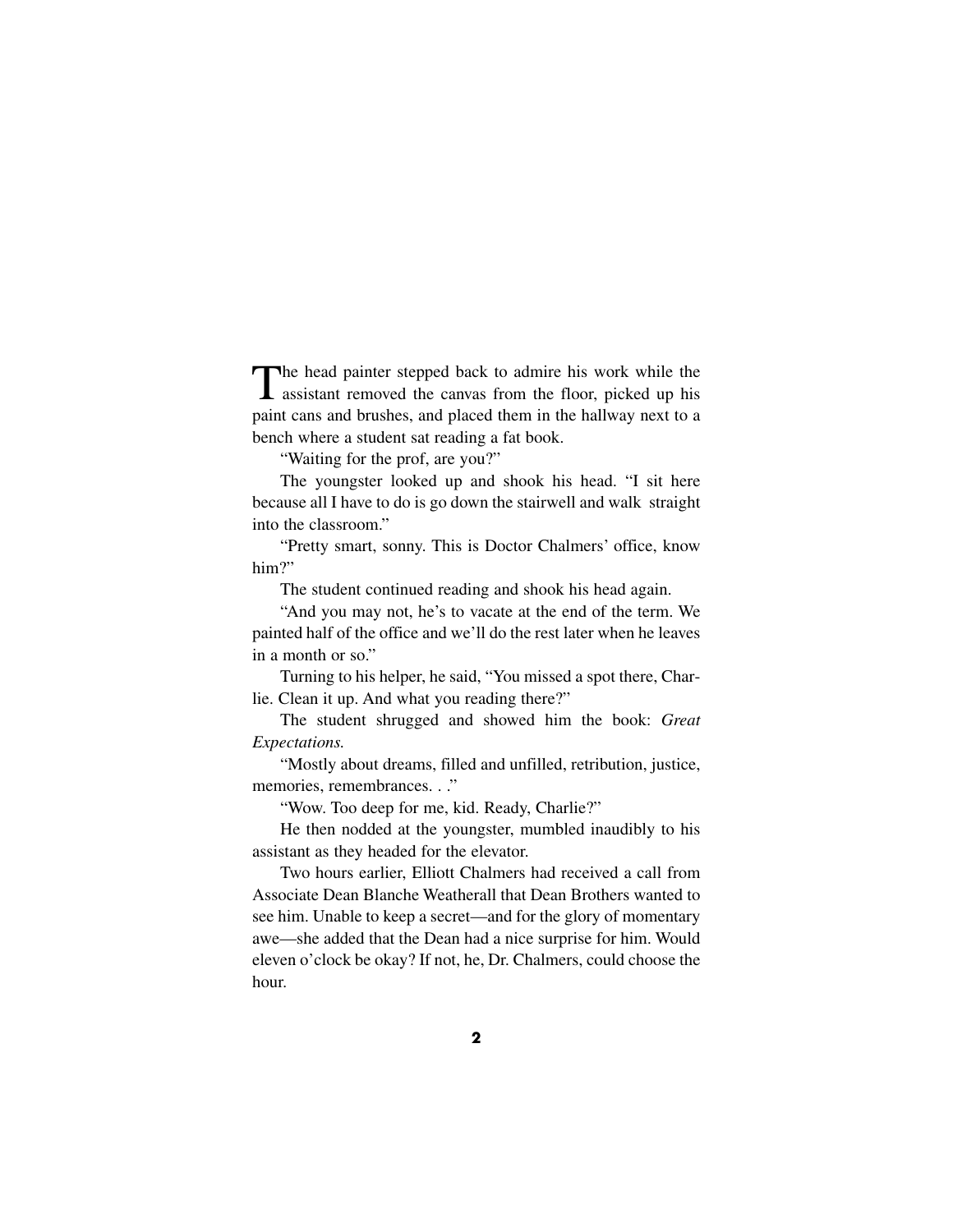For his part, Elliott—mind in a bit of a whirl, wondering what the nice surprise would be—said that yes, eleven would be fine. Dean Weatherall said she would brew a special pot of coffee for him.

A nice surprise . . . the previous month, on the 22nd of December, he remembered well, the English Department had voted 7 2 1 against forwarding to the College of Liberal Arts' Promotion and Tenure Committee his application for consideration to Associate Professor, and accordingly, as was the custom at Belken State, tenure. That magic word. He knew who the two who voted for him were: Mark Levy, Restoration Drama, and Naomi Sorensen, a Miltonist as was Elliott. The abstention?

Abraham Lincoln Bennett, who else? Good old Abe, noncommital to the last, and here he was a year into his third decade at Belken State and approaching retirement. A retirement which would be followed by a sigh of relief from the two Shakespeare specialists. But, they were willing to hold and suspend their belief until after the farewell party. The gift—God and the Chairman alone knew what that would be—and the hearty congratulations led by the Shakespeare specialists: Tom Morgan and William not Will, and never Bill, just plain William—Chadwick.

Elliott moved some of his book-packed boxes to make room for the painters. He then partly opened the window; the master painter had said they were applying quick-dry paint, and he could move in anytime after lunch.

Five minutes later, his phone rang. He took off his glasses and placed them in his Out basket as the phone rang again. His answering machine picked up the message. "Elly? This is Mark. Could we have some coffee after your three o'clock? See you."

Glancing at the machine briefly, he dialed Mark Levy's number. "Hello."

"It's me, Mark. Coffee's fine. How're you doing?"

"Ted's assigned me to head the Guest Lecturers Committee. Want to be on it?"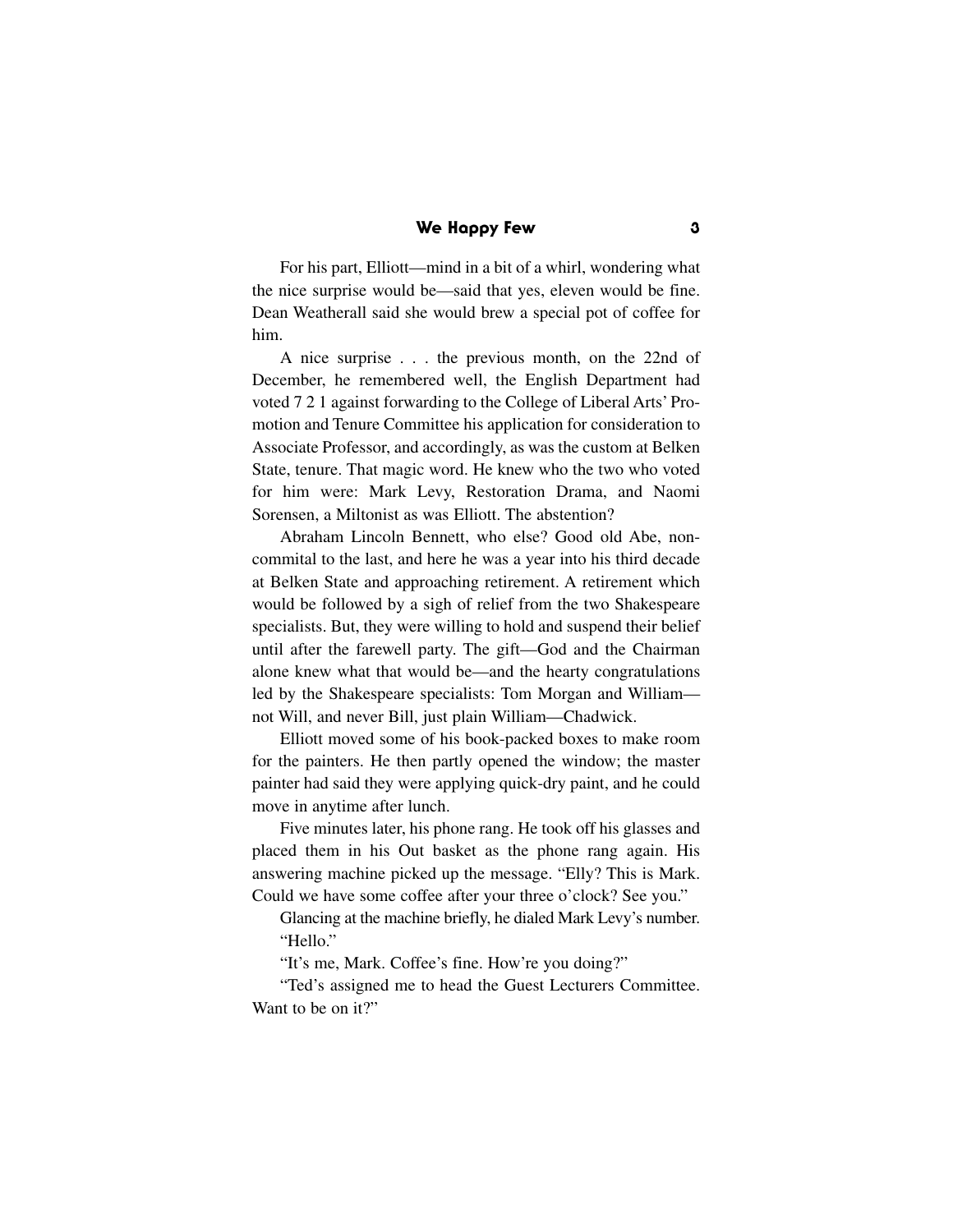#### 4 Rolando Hinojosa

Elliott grinned and said he'd be happy to. "By the way, the Committee on Committees usually selects who's to serve, what's up?"

"Ted owes me a couple. See you at three."

"Right."

The Guest Lecturers Committee. A soft appointment, but something else to be listed on one's Annual Report. Two more committees coming up, but that seventh year, the year of grace... He stopped thinking for a second; pursing his lips, he said to himself he would be damned if he put in for consideration again. He'd use the year to expand the article on the *Areopagitica* to a fullblown ninety-page monograph, loaf some and read some and work on that third book. That, he said to himself, was my year, not the university's.

Ten forty-five. Although the walk to the Dean's office was but five minutes away, there was usually someone he'd run into and delay the walk. The green expanse on the Quad was full of students chatting, reading, taking in the sun, and the usual hackysack players dodging the Frisbees amid the occasional yell of "You blow away that Calc. class, Joe Bob?" or the more common, "Conjugate and decline this, my man."

Life on the Quad.

Not the best not the worst of students. Well-mannered with their usual "sir" or "ma'm" after each sentence, and most of them working twenty, some thirty hours, a week. Someone had termed it a fourth-rate school but his Dean had said, "Second-rate," knowing some of the liberal arts students could compete with anyone, anywhere. . . Not many, but not a few, either. Engineering? Business? Education? The sciences? All accredited.

His dean, Dean Brothers, had fought hard for Liberal Arts. Most were first-generation college students, and their parents wanted them to go into the professional schools, law, for one, and medicine, for another.

Fine. But the first two years belonged to Liberal Arts. The